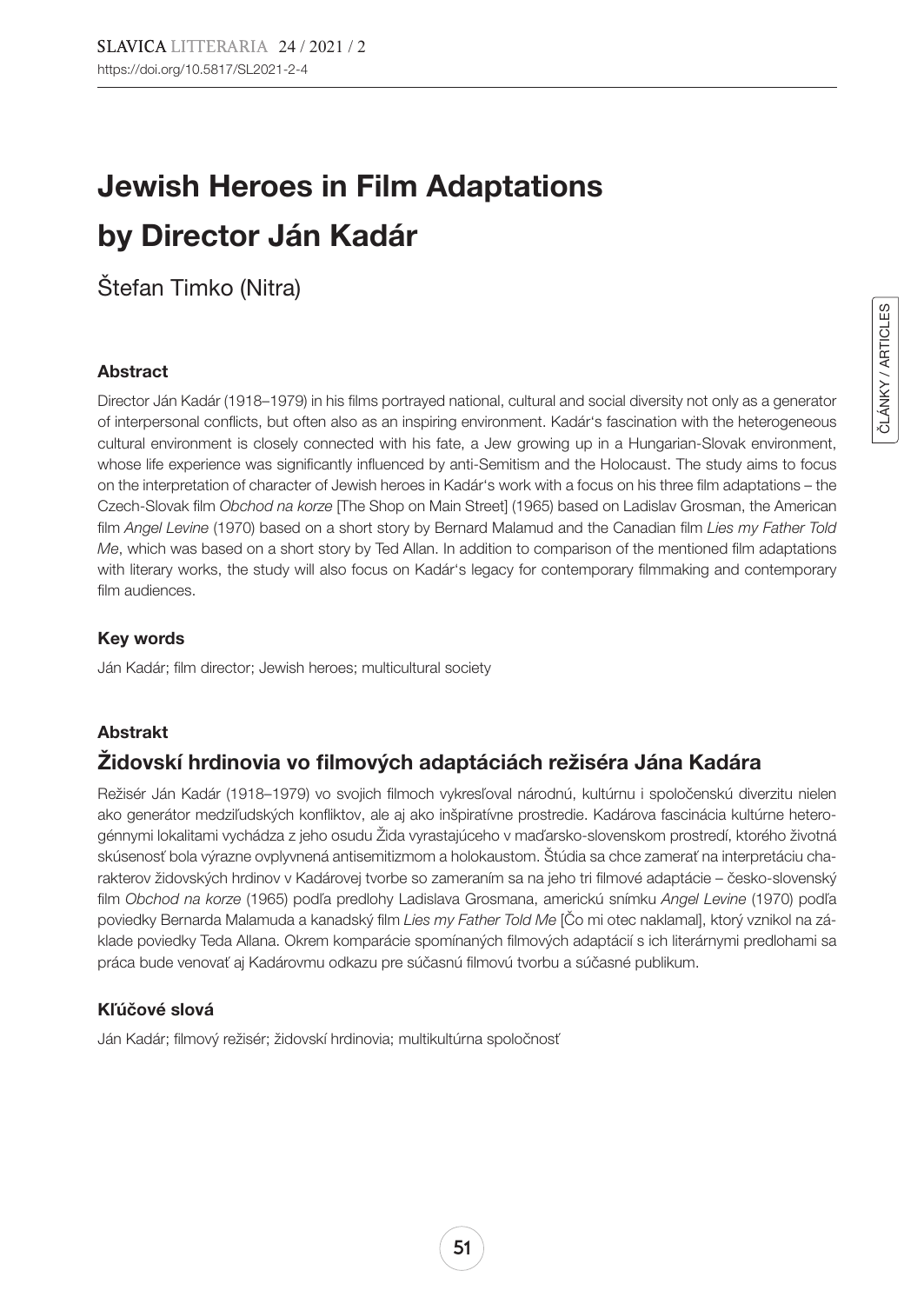# Introduction

At first sight, the production of film director Ján Kadár looks quite heterogeneous in terms of genres. We can find ideological film with elements of comedy (*Katka*), propaganda drama (*Únos* [Kidnapped]), satirical musical comedy (*Hudba z Marsu* [Music from Mars]), historical dramas from war period (*Smrt si říká Engelchen* [Death Is Called Engelchen], *Obchod na korze*), social dramas from contemporary times (Tam na konečné, [At at the Terminus], Obžalovaný [Accused]) or fairytale comedy with satiric elements (Tři přání [Three Wishes]). Despite such heterogeneousness, in his films we can also observe some common motifs and favourite topics. Kadár often inserted his works in multicultural environments (mostly urban) and showed ethnic and cultural diversity, not only as generator of interpersonal conflicts but also as inspirational milieu. Kadár was fascinated by heterogeneous environments and focused on destinies of people from minority communities. This fact is narrowly connected with his personal destiny. He was of Jewish origin and grew up in a Slovak-Hungarian context. His life experiences were influenced by antisemitism and the Holocaust during World War 2 but also by the Communist totalitarian regime in Czechoslovakia.

Ján Kadár was born on 1 April 1918 in Budapest. He spent his early childhood in Rožňava, a city co-inhabited by Hungarian, German, Jewish, and Slovak communities. His father Rezsö (Rudolf) was from the Hungarian city of Miskolc. His mother Lujza Tyrolerová was from the Slovak city of Dolný Kubín. Both of them belonged to the non-orthodox Jewish community. Together with his parents, Kadár was forced to move on several occasions.1 This fact was a helpful education for him, because he met specific cultures and learned about diverse human and character types. At the same time, it compelled him to reflect about his personal identity. World War 2 was as significant in his life. In 1940, because of his Jewish origin, Kadár was deported to a work camp near Galanta, in the zone of Slovakia occupied by Hungary. Later on, he was transferred to the Hungarian city of Vác; and he managed to escape from prison only on Christmas Eve 1944. In that same year, both parents died in Auschwitz; and then also his sister died in the same concentration camp. Because of rude antisemitism Kadár lost his loved ones. This sad event triggered his interest for the tradition of his ancestors: "*I was raised in an environment where I never felt my Jewishness neither in religious nor in national terms. I would dare to say that I didn't even know I am Jew until Hitler declared it.*"2

<sup>1</sup> In 1925, due to financial problems, the family of the lawyer Rudolf Kadár moved from Rožňava to Brezno, and later on to Modrý Kameň. In 1934, they lived in Senec and – two years later – in Guta (Kolárovo). Young Kadár studied at gymnasiums in Lučenec and Levice. In 1936, he started to study at Charles University (Faculty of Law) in Prague. In 1938, because of his increasing interest in film art, he registered for a feature film course at the School of Arts and Crafts in Bratislava.

<sup>2</sup> MACEK, Václav: *Ján Kadár*. Bratislava: Slovenský filmový ústav, 2008, p. 24. Before the war, Kadár did not have any interest in Jewish religiousness. This fact is also proved by his school report in the Lučenec gymnasium from 1934, where Jewish religion was not at all one of his strong points. In 1935, he was admonished by the school director for "*misbehaviour during the classes of Jewish religion*" (ibidem, p. 16).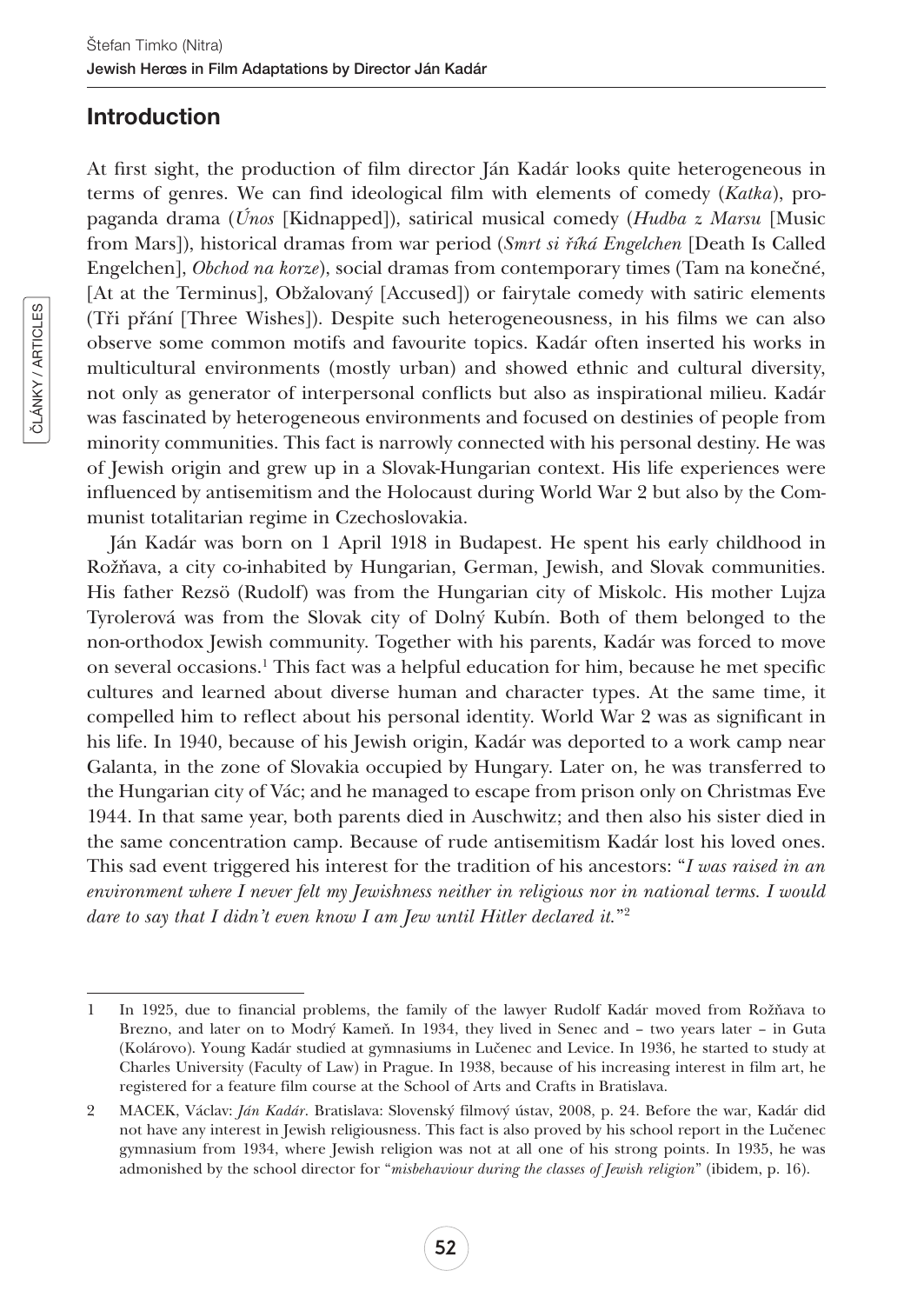ČLÁNKY / ARTICLES

ČLÁNKY / ARTICLES

The tragic war experiences significantly shaped even Kadár's political antifascist and left-wing opinions.<sup>3</sup> His political engagement can be recorded since his very early documentary film production. In 1946 he produced documentary films having character of political propaganda: *Sú osobne zodpovední za zločiny proti ľudskosti!* [They Are Personally Responsible for Crimes against Humanity!] and *Sú osobne zodpovední za zradu na národnom povstaní* [They Are Personally Responsible for a Betrayal of the National Uprising]. These works were an act of accusation against president Jozef Tiso and his supporters, as people who were directly responsible for the death of thousands and thousands of inhabitants and for the burning of many villages. The clip film named *Sú osobne zodpovední za zločiny proti ľudskosti!* shows authentic shots of victims in mass graves and desolate-looking Holocaust survivors in concentration camps, with frequent alternation of shots depicting the main representative people of war time Slovak Republic, notably president Jozef Tiso. Political left-wing and antifascist groups did approve these images, whereas the supporters of the previous regime were outraged by those scenes. Samuel Belluš, a representative of the Democratic Party and Mandated Official for Information, eventually decided not to authorise public viewing of such films.

# Jewish Heroes in Czechoslovak Films by Ján Kadár and Elmar Klos

Within the frame of filmmaking concerning the topic of the holocaust, Ján Kadár explicitly conveyed his message through the famous film *Obchod na korze* (1965). In his earlier film co-directed with Elmar Klos *Smrť sa volá Engelchen* (1963), based on a novel by Ladislav Mňačko, we do meet a heroine of Jewish origin. Her name is Marta and she is a spy.4 She became the fateful love companion of the central hero – Pavol, a partisan. In the director's film adaptation, she represents one of the most ambivalent characters. According to Hana Timková<sup>5</sup> this character immediately appears as a woman featured by multiple contrasts. She is involved in a partisan group (femininity in contrast with masculinity); she comes from a small village, but she works in town; she is surrounded by luxury resulting from her function (small village – town / lower class – higher class); and as a Jewess she works for the Germans (Jewish – fascist). The most remarkable contrast in this film is the motif of Marta's physical sacrifice (corporality – spirituality). Within

<sup>3</sup> During the post-war period, Kadár presented himself (through his works) as a left-wing oriented artist, faithful to the communist regime. He directed the first Slovak communist propagandistic film *Katka* and – later on – together with Elmar Klos – *Únos* [Kidnapped] (1952), a classic example of the pro-soviet and pro-communist film propaganda at the beginning of the 1950's. Nevertheless, starting from the 2nd half of the 1950's, he became more and more critical against dehumanisation of politics in socialist Czechoslovakia (e.g. in the films *Tam na konečné* [At at the Terminus], *Tři přání* [Three Wishes], and *Obžalovaný* [Accused]).

<sup>4</sup> It is important to note that her origin is mentioned only once during the film – and in an indirect way.

<sup>5</sup> TIMKOVÁ, Hana: *Text v texte. Literárny text a jeho ďalšie presahy vo filmovej adaptácii románu Smrt si říká Engelchen.* In: TIMKO, Štefan (ed.): Česká literatúra a film. Nitra: FSŠ UKF, 2014, p. 156.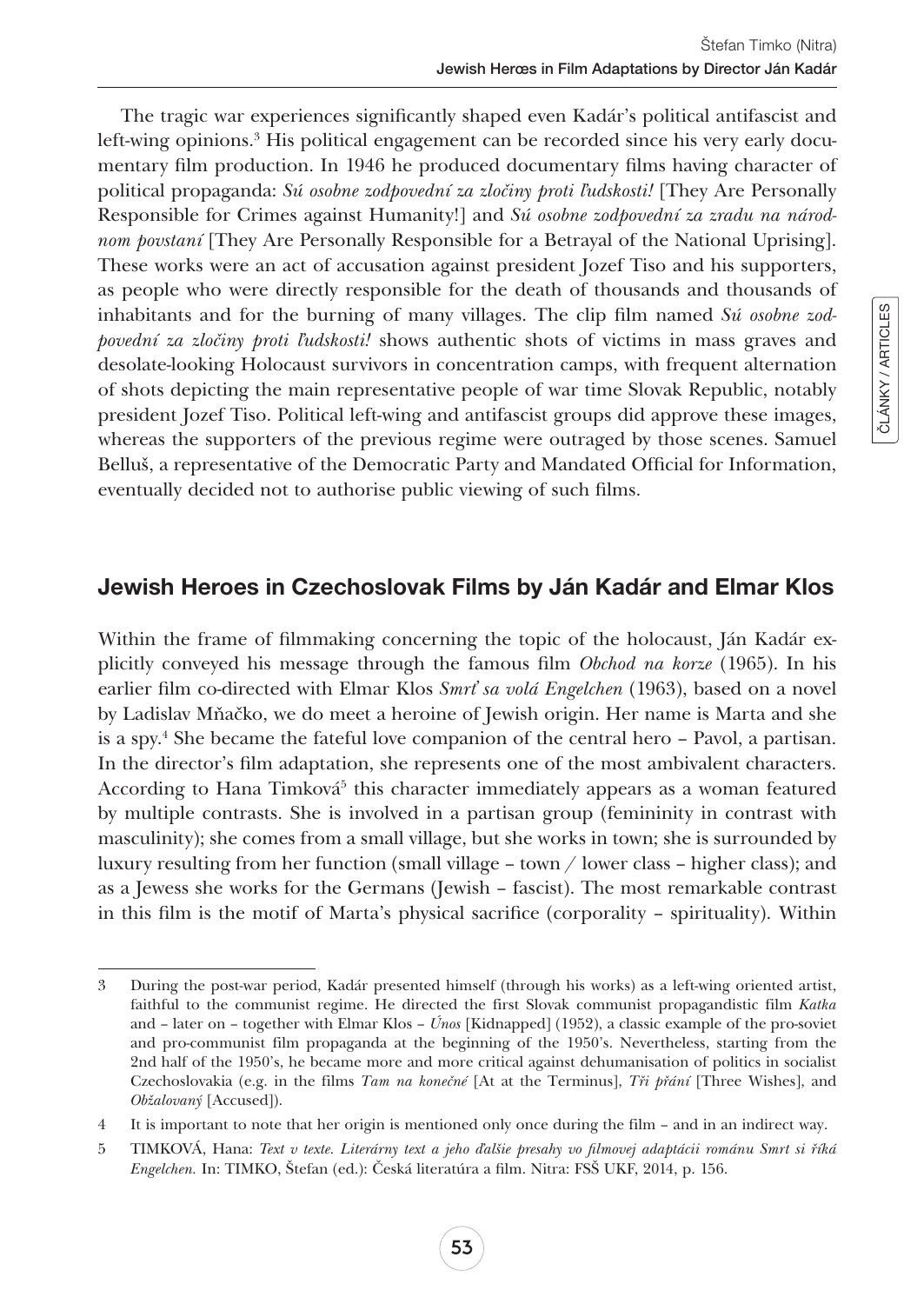the film, Marta's destiny is codified as a reference to the biblical character of  $\rm{Ruth}^6$   $\rm{Ruth}$ was a Moabite, permanently excluded from membership in the nation of Israel. Jozef Macko7 sees in Marta's personal sacrifice and in her martyr fate a reference to another biblical character – Mary Magdalene.

*Obchod na korze* became the most popular and most successful film by Kadár at international level (co-directed with Elmar Klos). Its precursor was the short story *Past* [The Trap] by Ladislav Grosman, published in 1962 in the Czech magazine Plamen. It describes the tragic story of a poor carpenter named Tóno Brtko who became the aryanisator of an almost bankrupted small shop belonging to an old Jewish widow named Rozália Lautmannová at times of First Slovak Republic. Ladislav Grosman was a writer of Jewish origin, born in Humenné, and author of the literary model and co-author of the screenplay of the film *Obchod na Korze*. And this is what he wrote about his short story: "*I reflected about what sometimes leads even a good man to malevolence. Is it really only avidity or subjective character features? I think that good and bad sides of human character are always implemented at a certain stage of social knowledge and conscience. Human beings are all in all adaptive creatures, with their pros and cons. The real story of the death of a frightened old woman from an unknown place in Eastern Slovakia was the basis of this film. It did not give way to any form of indignation. The cruel act of her neighbour did not outrage anybody.*"8

Similarly to Ján Kadár, even in the production of Ladislav Grosman WW2 was an element that triggered interest in his Jewish identity. During the war, Ladislav Grosman was personally victim of antisemitic persecution. His parents and three siblings died in 1944 during the bombing of a railway station. Many of his stories concern the bitter destiny of the Jews during the years of the First Slovak Republic and they are localised in the milieu of a small town under the Vihorlat hill. This is what George Grosman declared about his father Ladislav: "*My father was a Jew and his identity of Humenné inhabitant was as strong as his Jewish identity; probably before the war it was even stronger than his Jewish identity.*"9

During WW2 Ján Kadár was also interned in a work camp because of his ethnic origin. His parents and his sister died in Auschwitz concentration camp. Thanks to Grosman's short story, Kadár found a matter that helped him settle with his past. "*In my heart, that matter gave birth to such a crucial moment in my life that I am continuously returning to it.*"10 In 1966, in an interview published by the New York Herald Tribune, he confessed that *Obchod na korze* is the film that he feels as the closest to him.11 When we

<sup>6</sup> Both the film and the literary model by Ladislav Mňačko include a quotation from the Book of Ruth.

<sup>7</sup> MACKO, Jozef: *Slovák na Barrandove, Francúz na Kolibe.* In: MACEK, Václav (ed.): Slovenský hraný film 1946–1969. Bratislava: Slovenský filmový ústav/Národné kinematografické centrum, 1992, p. 120.

<sup>8</sup> ŠMATLÁK, Martin: *Česko-slovenské korzovanie (dejinami).* In: Interpretácia a film. Bratislava: Asociácia slovenských filmových klubov/Slovenský filmový ústav, 2008, p. 89.

<sup>9</sup> GETTING, Peter: *Kým sa nakrúcal Obchod na korze, jeho autor plakal v šatni.* In: [Sme.sk,](http://Sme.sk) 3. 9. 2021. Available online: [https://plus.sme.sk/c/22729895/kym-sa-nakrucal-obchodu-na-korze-jeho-autor-plakal-v-satni.html.](https://plus.sme.sk/c/22729895/kym-sa-nakrucal-obchodu-na-korze-jeho-autor-plakal-v-satni.html)

<sup>10</sup> LIEHM, Antonín Jaroslav: *Hovoří Kadár – Klos.* Film a doba 11, 1965, no. 7, p. 377.

<sup>11</sup> KADÁR, Ján: *Not the Six Million but the One*. New York Herald Tribune, 23. 1. 1969. Quoted from MIKUŠOVÁ, Monika: *Obchod na korze*. Booklet Blu-ray of the film *Obchod na korze.* Bratislava: Slovenský filmový ústav, 2020, p. 12.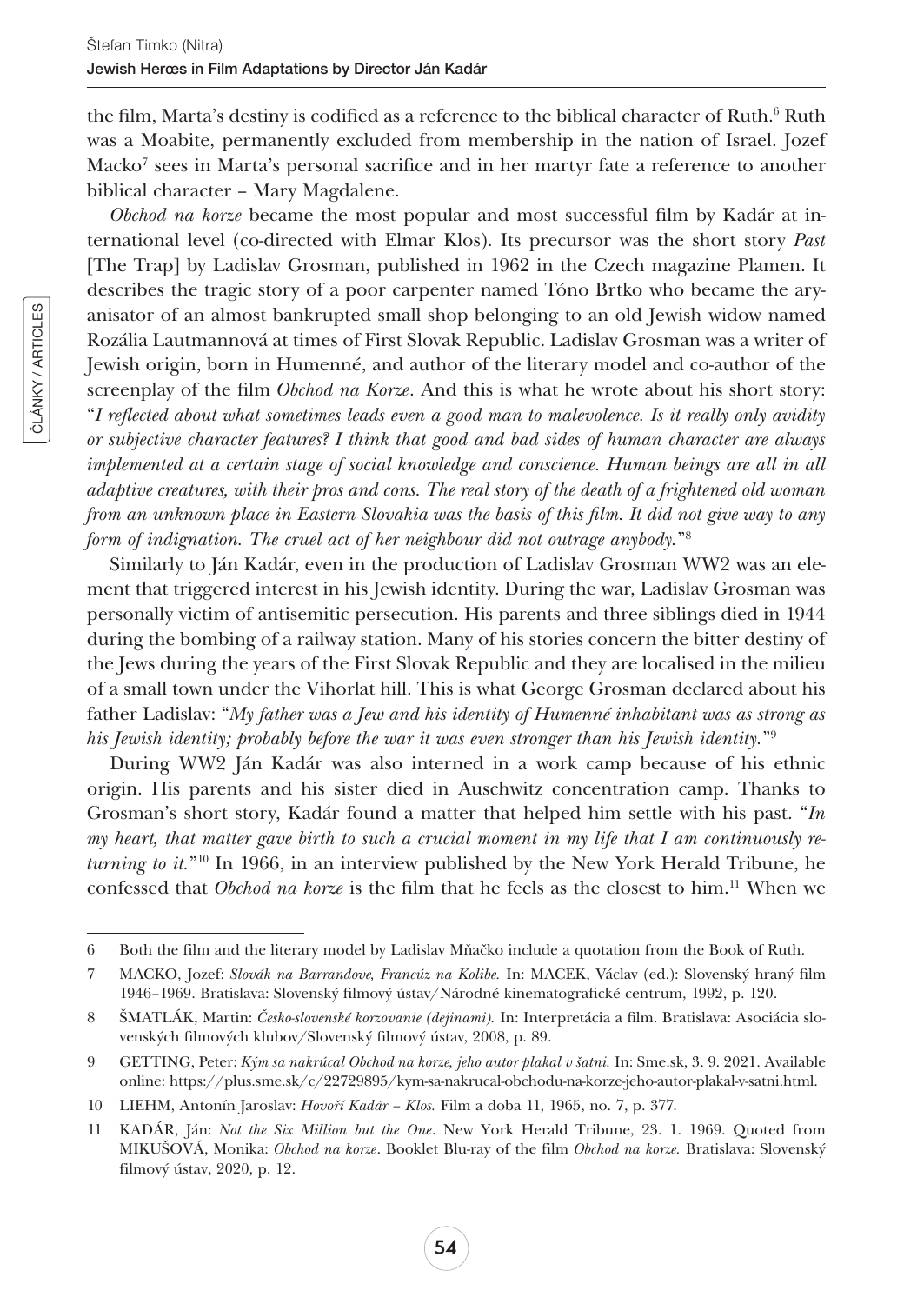read Kadár's interpretation of the central thought of this art work, we notice his consonance with Grosman's creative aim: "*Obchod na korze denounces Slovak fascism with all its peculiar provincialism and familiarity – with terrific consequences. It is narrated by using only two characters, but it concerns much wider circumstances. Thus, it can be referred to any kind of fascism. Although the film presents destinies of single individuals, in reality it is the representation of a prototype.*"12

Grosman's short story *Past* was mediated to Ján Kadár by Arnošt Lustig, a prominent Czech prose writer and screenwriter who dedicated his efforts to the theme of Holocaust. Lustig was an important representative of the so-called second wave of war-time prose, in the period after 1956. These authors focused on psychological analysis and on more intimate descriptions of the relationships between the heroes and war events. On the other hand, they were less interested in mere reports of war facts. Apart from Lustig, this prosaic wave is also represented by Czech authors like Ladislav Fuks, Josef Škvorecký, and Jan Otčenášek, and by Slovak authors like Rudolf Jašík, Alfonz Bednár, and Vladimír Mináč. This literary current manifestly emphasised shorter literary forms (short stories, novels). We can classify into it even Ladislav Grosman from the Slovak city of Humenné, who started to publish works in Slovak language in 1955, but from 1958 wrote prevailingly in Czech language. Many of the above mentioned authors brought the topic of antisemitism and the Holocaust even to the filmmaking art, usually through film adaptations of their prose. The author who produced the highest number of film adaptations for his prose works was Arnošt Lustig. In 1961–1968, he operated as scriptwriter in the Prague film studio Barrandov. He worked on the creation of films like: *Transport z ráje* [Transport from Paradise] (1962)*, Démanty noci* [Diamonds of the Night] (1964)*, Modlitba pro Kateřinu Horovitzovou* [A Prayer for Kateřina Horovitzová] (1965)*, Dita Saxová* (1967), and *Colette* (2013). Apart from the above mentioned films, the state antisemitism is admirably depicted for example in the film adaptation of a novel by Jan Otčenášek *Romeo, Julie a tma* [Romeo, Juliet, and Darkness], directed by Jiří Weiss in 1959. It describes the forbidden love story between Pavel (a gymnasium student) and Hanka (a Jewish woman) at the time of Protectorate. A similar topic of tragic love in the milieu of the first Slovak Republic is developed also in Jašík's novel *Námestie svätej Alžbety* [St Elisabeth Square] (1958). Its film adaptation by Vladimír Bahna in 1965 became the first explicit Slovak film about the Holocaust.<sup>13</sup>

With regard to intertext and intermedia transformation of the nine-page short story by Ladislav Grosman *Past* into a feature film (128 minutes), we can speak about complex continuity<sup>14</sup>, but – as Ján Kadár noted – the original story does include only three scenes

<sup>12</sup> Ibidem, p. 13.

<sup>13</sup> Implicit references to the Holocaust appeared already in Slovak live-action films by director Peter Solan *Boxer a smrť* [The Boxer and Death] (1962) and *Organ* (1964) by director Štefan Uher and screenwriter Alfonz Bednár. Source: TIMKO, Štefan: *Perzekúcia židovského obyvateľstva a holokaust v povojnovej slovenskej kinematografii.* Slovenské divadlo 69, 2021, no. 2, p. 128–143.

<sup>14</sup> The semiotician Tibor Žilka considers complex continuity to be the purest form of intertextuality – connection of one text to another on the basis of the "one to one" principle. At the same time, he states that the plot of *Obchod na korze* is well developed and it is more compact than the original model. Source: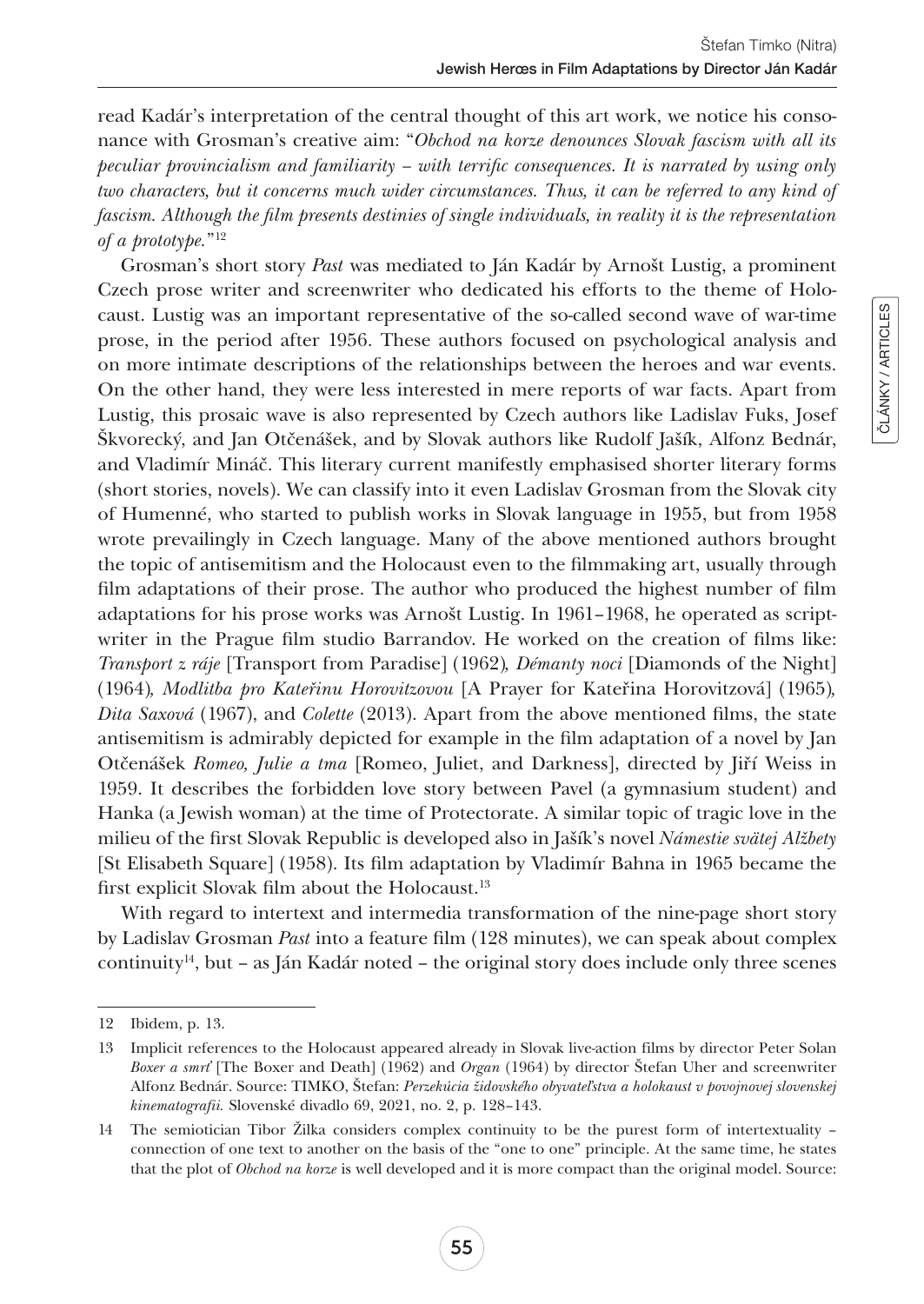of the film.15 In order to reach the length of a feature film, it was necessary to add something in the further stages of the screenplay preparation of the film – production of film story (text of 139 pages) and creation of literary and technical scenario. It was necessary to integrate existing motifs and to create new motifs. Therefore, in the whole adaptation process, the most frequently used creative approach was addition (i.e. enriching the original text with new scenes, elements, parts).<sup>16</sup>

In various interviews, co-directors Ján Kadár and Elmar Klos tended to present Grosman as the author of the subject or literary model (*Past*). Nevertheless, according to Grosman's wife, Edita, her husband went to see Kadár and brought him an already prepared and complete literary screenplay.17 The above reported words are also confirmed by material present in the Barrandov film studio archives. Here we can find the film story and the literary screenplay of *Obchod na korze* marked only with Grosman's name. Kadár and Klos completed Grosman's scenario and adapted it, by creating a technical screenplay. That's why they are officially mentioned as co-scriptwriters. Jana Ondrušová analysed and compared Grosman's literary screenplay with the technical script of *Obchod na korze* (and also with the final film). She concluded that – compared to the final film elaboration – Grosman's specific screenplay language is much more symbolic and it contains many analogies (notably inspired by animal motifs).18 The final film gives relatively little space to Brtko's wife (Evelína), whereas in the literary screenplay she is present in several places, with her private visions of future richness, incl. the relationship with a young Guard member.

Peculiar Grosman's humour was fully preserved in the film. Ján Kadár perceived the master model of *Obchod na korze* as a comedy in the ground plan of an ancient tragedy.19 Notably in the initial part of the film, humour is most remarkably generated by the tragicomic character of the carpenter Tóno Brtko, but a tragicomic portrait is also depicted in the character of the old Jewess Rozália Lautmannová. In 1966, in an article published by the literary magazine *Slovenské pohľady*, Emil Lehuta noted that the film creators saw the ethnic Jews 'only emotionally, generally in a compassionate way, even sentimentally'<sup>20</sup>. But it is not possible to completely agree with it. Similarly, another contradictory statement is that of Eva Vženteková<sup>21</sup>, when she declares that Lautmannová's character

ŽILKA, Tibor: *Filmová adaptácia literárneho diela*. In: TIMKO, Štefan (ed.): Literatúra a jej filmová podoba v stredoeurópskom kontexte. Nitra: UKF, 2020, p. 11–12.

<sup>15</sup> LIEHM, Antonín Jaroslav: *Hovoří Kadár – Klos*. Film a doba 11, 1965, no. 7, p. 377. According to Elmar Klos, the story could inspire a twenty-minute short film. Kadár replied that there was enough material to produce ten feature films. Source: MACEK, Václav: *Ján Kadár*. Bratislava: Slovenský filmový ústav, 2008, p. 279.

<sup>16</sup> ŽILKA, Tibor: *Filmová adaptácia literárneho diela*. In: Literatúra a jej filmová podoba v stredoeurópskom kontexte. Nitra: UKF, 2020, p. 14.

<sup>17</sup> ONDRUŠOVÁ, Jana: *Transformácia niektorých špecifických motívov Ladislava Grosmana vo vývojových fázach scenára Obchodu na korze*. Brno: DIFA JAMU, 2017, p. 2.

<sup>18</sup> Ibidem, p. 16.

<sup>19</sup> LIEHM, Antonín Jaroslav: *Hovoří Kadár – Klos*. Film a doba 11, 1965, no. 7, p. 376–378.

<sup>20</sup> MACEK, Václav: *Ján Kadár*. Bratislava: Slovenský filmový ústav, 2008, p. 160.

<sup>21</sup> VŽENTEKOVÁ, Eva: *Diptych Štefana Uhra Organ a Tri dcéry*. Bratislava: FOTOFO – Stredoeurópsky dom fotografie, 2013, p. 194.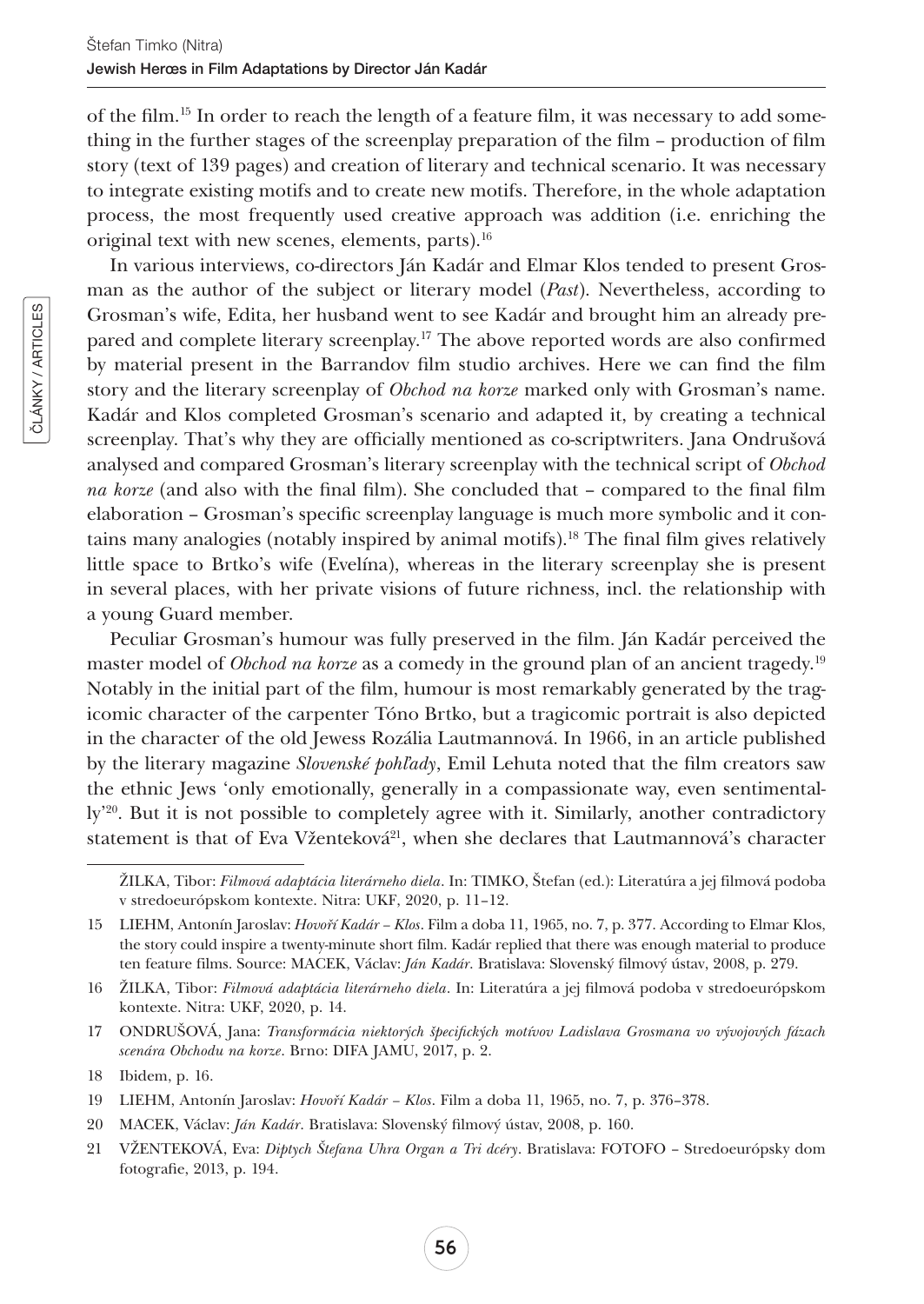eludes naturalism and it is depicted in a "melodramatic position". The character of old lady Lautmannová is far from that, of a melodramatic and sentimental heroine. In the context of the developed theme of persecution, she is a victim of unjust pressure and the public feels compassion for her. Her plastically portrayed character shows also comic or tragicomic moments. Because of Lautmannová's hearing loss and signs of senility, there are scenes of comic misunderstanding between the old lady and her aryanisator. E.g. in one scene the Jewish lady mispronounces Brtko's name and calls him Krtko [mole]. In some escalated situations, Lautmannová shows also domineering nature, rebellion, and anger at Tóno Brtko. Efforts of deheroing and humanisation of the central Jewish heroine are confirmed also by the memories of Juraj Herz, who worked as Kadár's assistant in the film *Obchod na korze*. The Polish actress of Jewish origin, Ida Kamińska, wanted to impersonate Lautmannová as a typical heroine, but Kadár told her: "*No, you are not a heroine, don't forget it! You are an old senile Jewess in Eastern Slovakia!*"22 The fact that the role of the old Jewish lady was assigned to an actress with Jewish origin can be considered as a further proof of Kadár's naturalistic approach. At the time of filming *Obchod na korze* this solution was quite unconventional in Czechoslovak cinematography. Indeed, the major trend was rather that of suppressing the differences between Jews and members of the majority society.

Kadár and Klos shot their film *Obchod na korze* in the outdoor environment of the city of Sabinov (in Eastern Slovakia) with Slovak personnel and in Slovak language (or Šariš dialect)23, but the film as a whole was produced by the Czech studio Barrandov. In Slovakia, the film topic was not really appreciated by the political elite. Both Alexander Dubček and Gustáv Husák were against its release in cinemas. Politicians perceived Kadár's and Klos' drama as negation of the Slovak National Uprising, but their rejection also reflected historical problems of Slovaks with national self-reflection. According to Elmar Klos jr, $^{24}$  this film (a Czech production) originated under the auspices of Antonín Novotný as a provocation against Slovaks, because Novotný didn't like them too much. The topic of deportations of Jews during the first Slovak Republic and collaboration of majority population with Nazi Germany is still today a sensitive theme; and Slovak cinematography treats it only seldom and cautiously.25

<sup>22</sup> According to the documentary film *Juraj Herz*, from the cycle named Zlatá šedesátá [The Golden 1960's] (3/26), Czech Republic, 2009, directed by Martin Šulík.

<sup>23</sup> Almost all preparation phases of the screenplay of *Obchod na korze* are in Czech language. Slovak dialogues first appear only in the technical scripts. Source: ONDRUŠOVÁ, Jana: *Transformácia niektorých špecifických motívov Ladislava Grosmana vo vývojových fázach scenára Obchodu na korze*. Brno: DIFA JAMU, 2017, p. 2.

<sup>24</sup> According to an interview with Elmar Klos jr available on DVD *Obchod na korze* (2002, Bontonfilm).

<sup>25</sup> So far, the film that most openly revealed the topic of antisemitism during the first Slovak Republic is the Czecho-Slovak-American film *Nedodržaný sľub* [Broken Promise] by the Czech director Jiří Chlumský (2009). Its incept are the memories of a Jewish sportsman Martin Friedmann at times of the first Slovak Republic.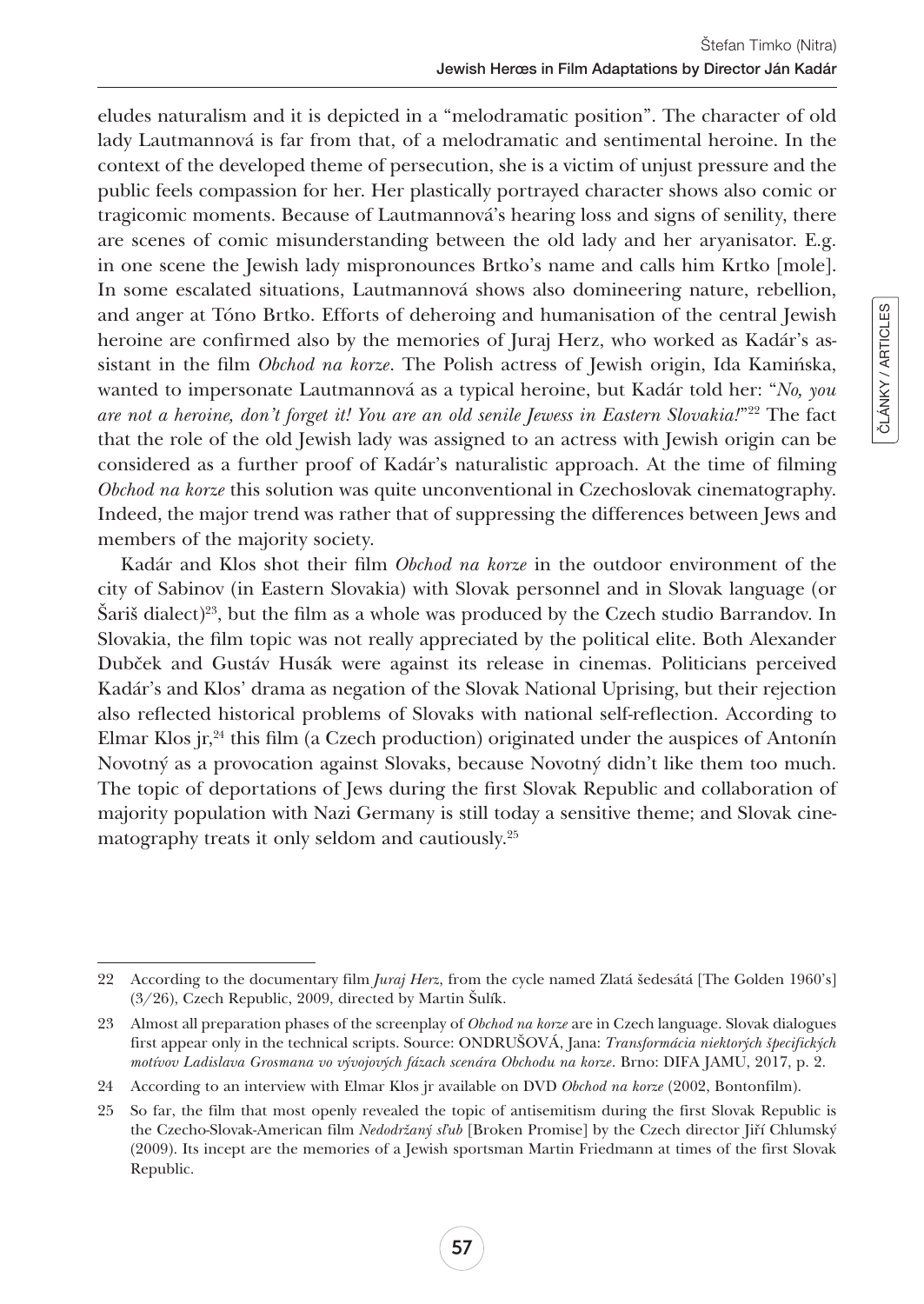# Jewish Heroes in American and Canadian Films by Director Ján Kadár

International prizes and – above all – the Oscar award for *Obchod na korze* paved the way for Ján Kadár's career in the USA. The first solely American Kadár's film was *Angel Levine* (1970), based on a story written in 1955 by Bernard Malamud, an American writer of Jewish origin. The screenplay of this film adaptation was prepared by Bill Gunn and Ronald Ribman. It describes the character of a Jew from New York named Mishkin (in master model: Manischevitz) who found himself in a critical life situation. A fire destroyed his tailor's business; his son was killed in the war; and he is not in contact with his daughter. He has physical problems and he is not able to work; and – moreover – his wife Fanny is dying. In such a hopeless state, an African American man called Levine comes and visits him and he presents himself as a Jewish guardian angel. He invites Mishkin to trust him and he is allegedly able to solve his basic troubles. Nevertheless, in the figure of Angel Levine Mishkin recognises a man who recently died in a robbery attempt. Kadár chose two social outsiders to play the roles of representatives of ethnic minorities (Mishkin and Levine). In the main part of the film, Levine becomes an even more tragic hero. He is a former criminal and he longs for Mishkin's acknowledgement. Indeed, Mishkin is a member of a minority that was back then much more accepted than the African American minority. The film also shows a negative hero, Harry Belafonte, an archetypal criminal (in the mind of the then dominating American society) who makes efforts to get rid of his sins in order to receive God's grace. The film clearly describes the idea of mutual tolerance and understanding for people who are affected by the stigma of prejudices. By presenting their destinies, the author remarks on the fact that none of us is without mistakes and without sins. Every one of us could get in trouble and fall in disgrace and adversity.

The basic difference between the master model and the film version resides in the unravelling of the central storyline. In the story by Bernard Malamud, Manischevitz acknowledges that even a black man can be a black angel. His faith consequently heals his wife Fanny. In Kadár's film, Mishkin does not trust Levine, he curses God and His messenger, and poor Fanny dies. The solution adopted by Kadár appears more logical in the light of the psychological profile of the main protagonists and story development. Indeed, in the course of the story, Levine provides a relatively small number of opportunities for Mishkin to believe in his supernatural skills and in the efforts to change his character. Due to this shift, the film does not have the usual Hollywoodian happy-end scheme. It does not comply with the criteria of the back then respected "American dream", showing reciprocal tolerance and cohesion of various ethnic groups forming the American society. The director's modification of the master model caused significant damage in terms of commercial success, but Kadár defended his creative intent with the following words: "*Basic mistrust prevents from taking steps ahead the ones towards the others; that's why the story ends tragically. Many people cannot accept it and they reproached me, because I infringed the ethnic balance of the story. The truth is that I was interested in the general human issue, beyond the borders of daily controversies. And at the end of the day, neither Jews nor black people were satisfied.*"26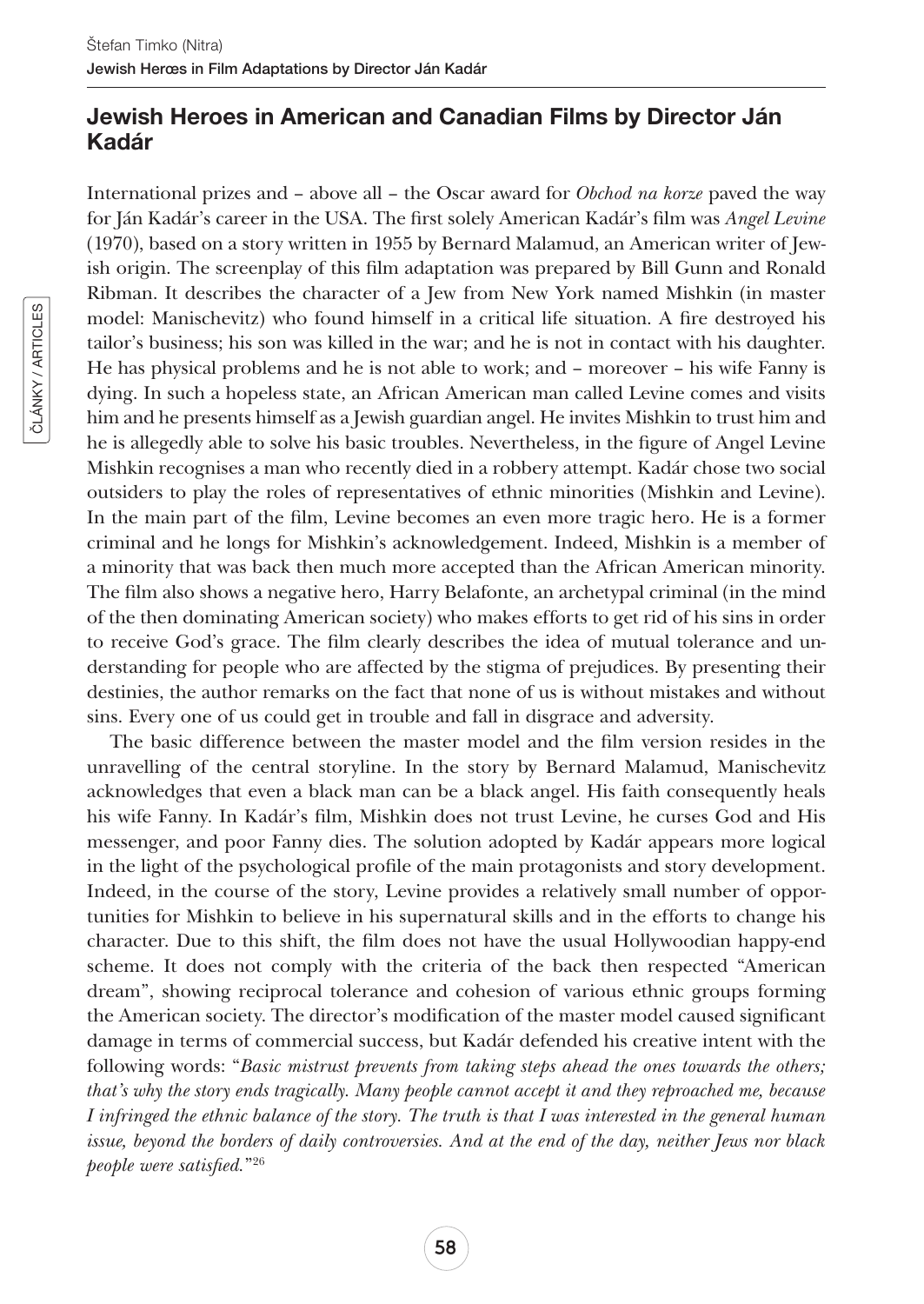The definition of Kadár's author's focus is influenced by his life experience with many ethnic and racial prejudices that he experienced both in Slovakia and – analogously – on the American continent. By the way, the epilogue of *Angel Levine* also transmits a humanistic message refusing the sceptic impression of the film. Mishkin walks round the black quarter of Harlem and a little black feather suddenly falls down from the sky. The tailor tries to take the feather, but he doesn't succeed in catching it. The tailor Mishkin is in a similar hopeless situation as Tóno Brtko in *Obchod na korze*. He understands that it is too late. He knows he missed his chance to help his neighbour.

In 1975, in Canada, Kadár directed another outstanding film describing Jewish urban community. The title of this film is *Lies my Father Told Me*. The film was based on an autobiographical story written by Ted Allan in 1949 (a Canadian writer of Jewish origin). It described the destinies of a Russian-Jewish family living in the outskirts of Montreal. The head of the household is grandpa Zaida who is a model for his grandson David. Both of them try to keep the tradition of collectors of old bottles and domestic waste. David's father is an unsuccessful entrepreneur who would like to integrate in the dominating Canadian society and doesn't acknowledge the activities of his father Zaida. Eventually, old Zaida passed away and David has to settle not only with his departing, but also with the loss of things that were connected with him (e.g. grandpa's horse) and the traditional culture he represented. Kadár's film talks about childhood and memories of romantic times that shall not return.<sup>27</sup>

The film script was drawn up by Ted Allan based on motifs occurring in his short story, but the final version was composed in cooperation with Ján Kadár. This is what Ján Kadár stated about this cooperation: "*I told Allan I cannot make a film about him and his grandpa... I could make a film about the story of a grandfather and a little boy, about a family representing the experience of everybody – something I could identify with*."28 Many critics compared the resulting pictures to Fellini's memories of Rimini in his *Amarcord.* In it we can also find Kadár's reflection about his childhood and adolescence in a Jewish community in Slovakia whose physical traces were practically destroyed forever.

Compared to the original screenplay version by Ted Allan, the main motif of the final film is not the conflict between grandfather's profound faith and his secular son-in-law (who wanted to educated his son "*without religious nonsense*"). As a non-orthodox Jew from Rožňava, Kadár offers a version in which the most important element is represented by the core conflict between the grandfather and the young family because of want of money (which is caused by lack of skills of the son-in-law, and not by his atheism). According to Macek<sup>29</sup>, the film does not want to convince the spectators that it is ideal to live according to the Talmud, but that no culture is possible without moral continuity. In this film, we also find traditional Kadár's understanding for people from lower social classes, who are

<sup>26</sup> MACEK, Václav: *Ján Kadár*. Bratislava: Slovenský filmový ústav, 2008, p. 194.

<sup>27</sup> TIMKO, Štefan: *Židovská tematika vo filmoch Jána Kadára.* In: HRBÁCSEK, Magdaléna: Židovský kultúrny fenomén v stredoeurópskom kontexte. Nitra: UKF, 2016, p. 157–158.

<sup>28</sup> MACEK, Václav: *Ján Kadár*. Bratislava: Slovenský filmový ústav, 2008, p. 294.

<sup>29</sup> Ibidem, p. 213.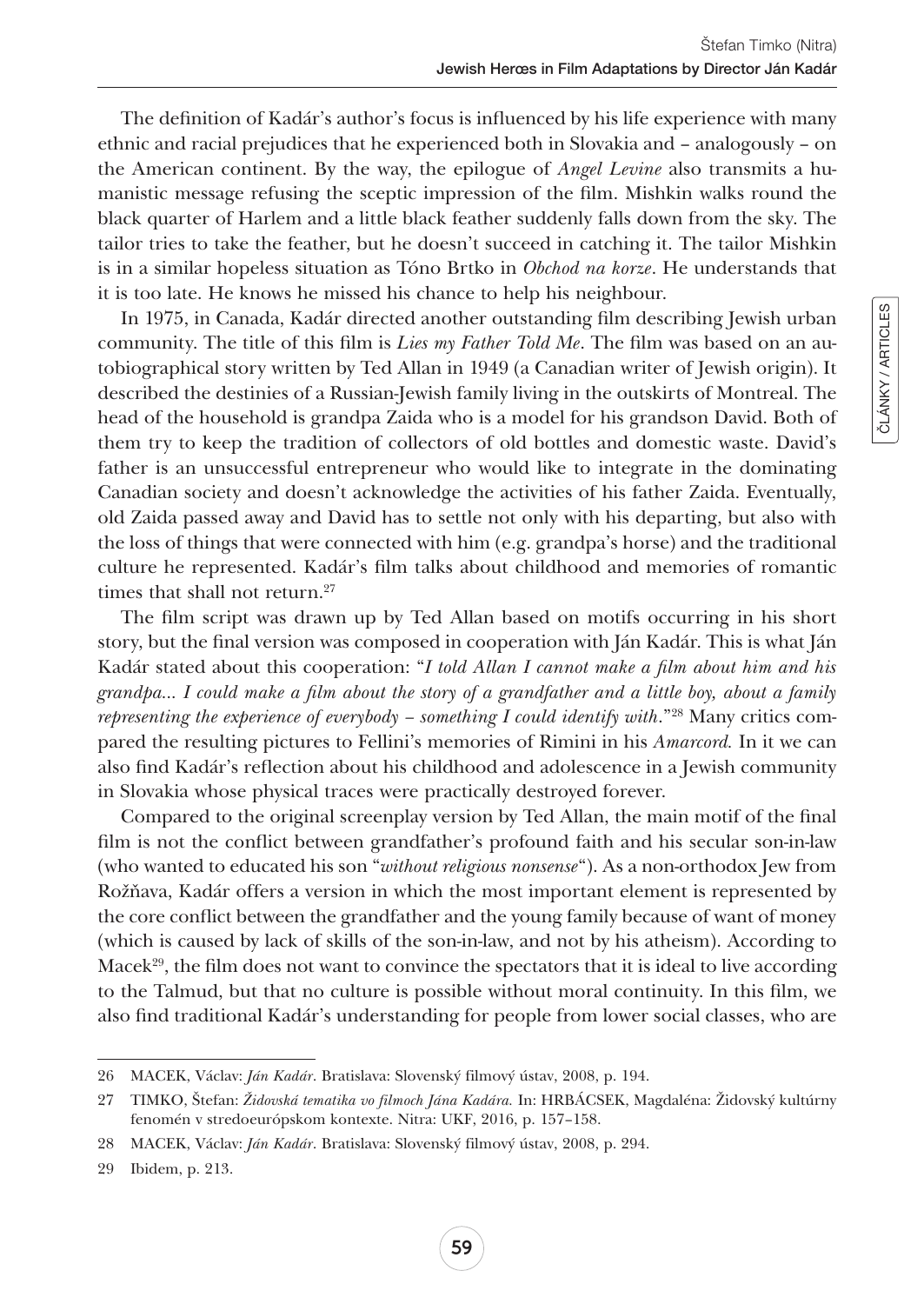often the defenders of morality and traditional values. *Lies my Father Told Me* became one of the most successful Canadian films of all time. It won the Golden Globe Award as the best foreign film; and Ted Allan received Oscar nomination for original screenplay.

The figure of the Jewish hero also appears in Kadár's TV monodrama *Mandelstam's Witness*, directed in 1975. An old widow (impersonated by Ida Kamińska) tells the story of her husband Osip Mandelstam, a famous Russian Jewish poet who died because of Stalin's purges. The central theme of this work is not the Jewish issue, but the topic of power abusing – which occurs in several Kadár's films.

# The Message of Kadár's Film Heroes

Ján Kadár accurately chose the topics of his films even during the American exile. He refused screenplays with topics that were not close to him. Indeed, he did not accept the offer to draw up the screenplay of *The Godfather* (that later became one of the most popular cult films), because he said he didn't know anything about Mafia.30 Films like *Angel Levine* or *Lies my Father Told Me* are the proof of the fact that the film director significantly adapted the character of the literary templates or scripts, in order to make them closer and more compliant with his life attitudes. Kadár was manifestly fascinated by stories of people with whom he managed to identify himself (or with a life experience that was similar or close to his own life experience). In 1974 he shot a TV film named *The Blue Hotel* (from the series American short story). In this work, he portrayed the story of a Swedish migrant who is murdered by a random visitor in a hotel in a small American town. The film is a psychological thriller about pervasive fear and it features the period of late 19th century. By the way, through this film Kadár was able to describe even his personal feelings and experiences as an immigrant in the USA.

In the second half of the 20th century, Kadár started to focus on social outsiders in his films – usually people from lower social classes, often persecuted by ruling power. The topic of discrimination is a relevant motif in the last film by Kadár *Freedom Road*  (1979), based on the homonymous best-seller by Howard Fast. The main hero is Gideon Jackson, a former slave from Virginia in the 1870's, who was elected as Senator.

Kadár's interest in the Jewish issue within his live-action film production started with his most successful film *Obchod na korze*. Thanks to his personal experience, he managed to convincingly portray not only Slovak Jews, but also the members of Jewish communities in the USA and Canada. Kadár avoided their idealisation. The Jewish outsiders in his films are often imperfect, defective, or sinners – e.g. Lautmannová has hearing impairment, she is senile and sometimes rebellious; the poor tailor Mishkin is not able to repress his racial prejudices. Kadár is also able to look at his heroes from a comic point of view. *Lies My Father Told Me* ironically depicts the ambitious father of the young protagonist named David. Grandpa Zaida is portrayed with kind-hearted humour. Kadár

<sup>30</sup> Ibidem, p. 194.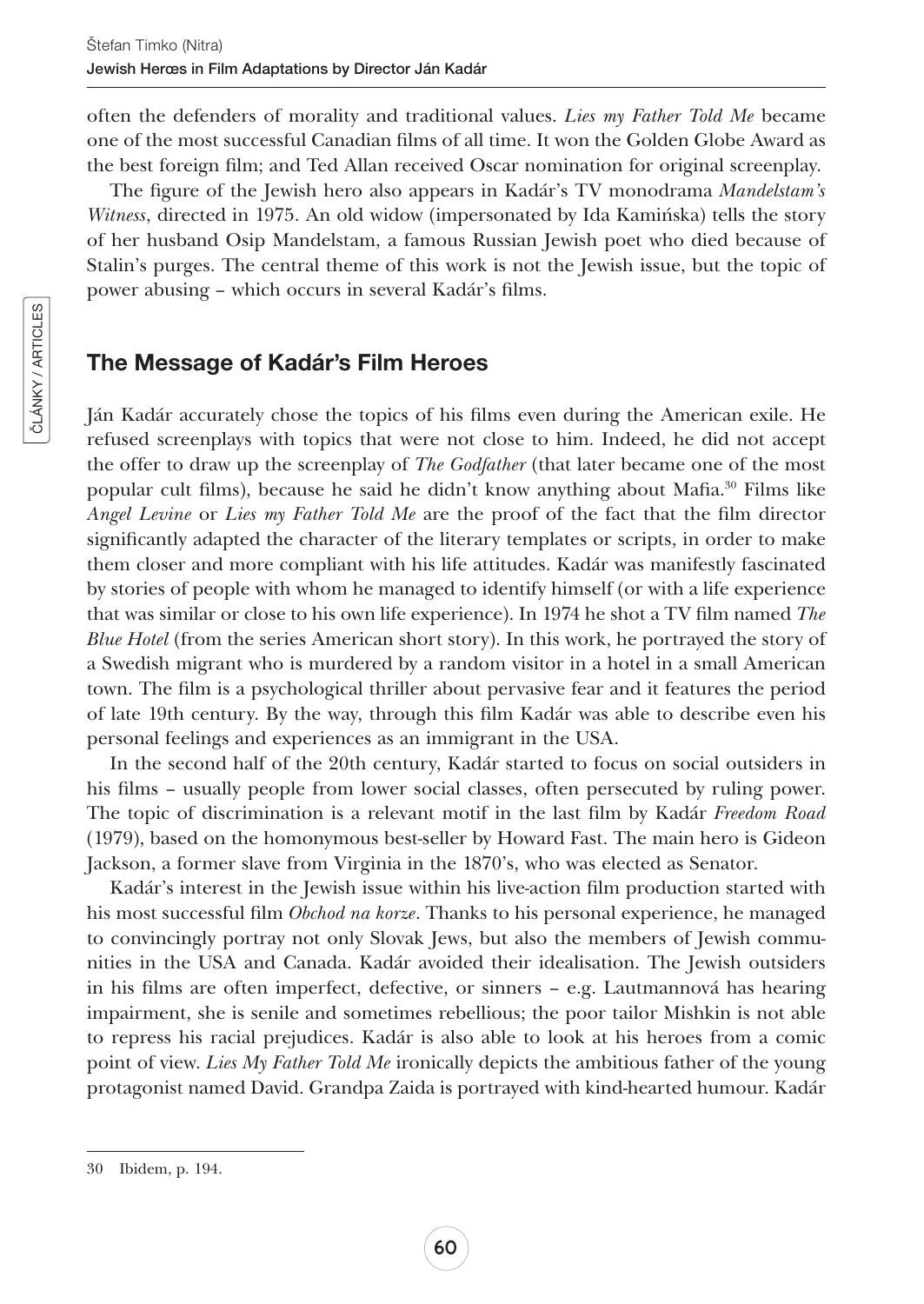is aware of the fact that – thanks to humour, irony, or self-irony – he manages to make accessible the topics and messages of his films to a wider audience.

The Jewish heroes of his films can also be perceived as symbols of cultural diversity, which always had a deep tradition even in the Central-European context. Thanks to his personal life experience and through the nature of his artistic production, Ján Kadár is a product of such a multicultural environment. His sensitivity for culture diversity, his understanding for alternativeness, and his compassion for social outsiders defined him as an extraordinary author on global scale. Still today, in an epoch characterised by loss of interhuman tolerance, his works are extraordinarily relevant; and he is rightfully the subject to frequent researches and promotion.

# **Literature**

- GETTING, Peter: *Kým sa nakrúcal Obchod na korze, jeho autor plakal v šatni.* [Sme.sk](http://Sme.sk), 3. 9. 2021. Available online: [https://plus.sme.sk/c/22729895/kym-sa-nakrucal-obchodu-na-korze-jeho-au](https://plus.sme.sk/c/22729895/kym-sa-nakrucal-ob﻿chodu-na-korze-jeho-autor-plakal-v-satni.html)[tor-plakal-v-satni.html.](https://plus.sme.sk/c/22729895/kym-sa-nakrucal-ob﻿chodu-na-korze-jeho-autor-plakal-v-satni.html)
- LIEHM, Antonín Jaroslav: *Hovoří Kadár Klos.* Film a doba 11, 1965, no. 7, p. 376–378.
- MACEK, Václav: *Ján Kadár.* Bratislava: Slovenský filmový ústav, 2008. 360 p.
- MACEK, Václav PAŠTEKOVÁ, Jelena: *Dejiny slovenskej kinematografie.* Martin: Osveta, 1997. 599 p.
- MACKO, Jozef: *Slovák na Barrandove, Francúz na Kolibe.* In: MACEK, Václav (ed.): Slovenský hraný film 1946–1969. Bratislava: Slovenský filmový ústav/Národné kinematografické centrum, 1992, p. 117–132.
- MIKUŠOVÁ, Monika: *Obchod na korze*. Booklet Blu-ray of the film Obchod na korze. Bratislava: Slovenský filmový ústav, 2020, 103 p.
- ONDRUŠOVÁ, Jana: *Transformácia niektorých špecifických motívov Ladislava Grosmana vo vývojových fázach scenára Obchodu na korze.* Brno: DIFA JAMU, 2017. 18 p. Available online: [https://is.jamu.](https://is.jamu.cz/publication/12443/ondrusov﻿a-transformacia.pdf) [cz/publication/12443/ondrusova-transformacia.pdf](https://is.jamu.cz/publication/12443/ondrusov﻿a-transformacia.pdf).
- ŠMATLÁK, Martin: *Česko-slovenské korzovanie (dejinami).* In: Interpretácia a film. Bratislava: ASFK/ SFÚ, 2008, p. 83–90.
- TIMKO, Štefan: *Židovská tematika vo filmoch Jána Kadára*. In: HRBÁCSEK, Magdaléna (ed.): Židovský kultúrny fenomén v stredoeurópskom kontexte. Nitra: UKF, 2016, p. 151–162.
- TIMKO, Štefan: *Perzekúcia židovského obyvateľstva a holokaust v povojnovej slovenskej kinematografii.* Slovenské divadlo 69, 2021, no. 2, p. 128–143.
- TIMKOVÁ, Hana: *Text v texte. Literárny text a jeho ďalšie presahy vo filmovej adaptácii románu Smrt si říká Engelchen*. In: TIMKO, Štefan (ed.): Česká literatúra a film. Nitra: FSŠ UKF, 2014, p. 148– 160.
- VŽENTEKOVÁ, Eva: *Diptych Štefana Uhra Organ a Tri dcéry*. Bratislava: FOTOFO Stredoeurópsky dom fotografie, 2013. 271 p.
- ŽILKA, Tibor: *Filmová adaptácia literárneho diela*. In: TIMKO, Štefan (ed.): Literatúra a jej filmová podoba v stredoeurópskom kontexte. Nitra: UKF, 2020, p. 9–23.

ČLÁNKY / ARTICLES

ČLÁNKY / ARTICLES